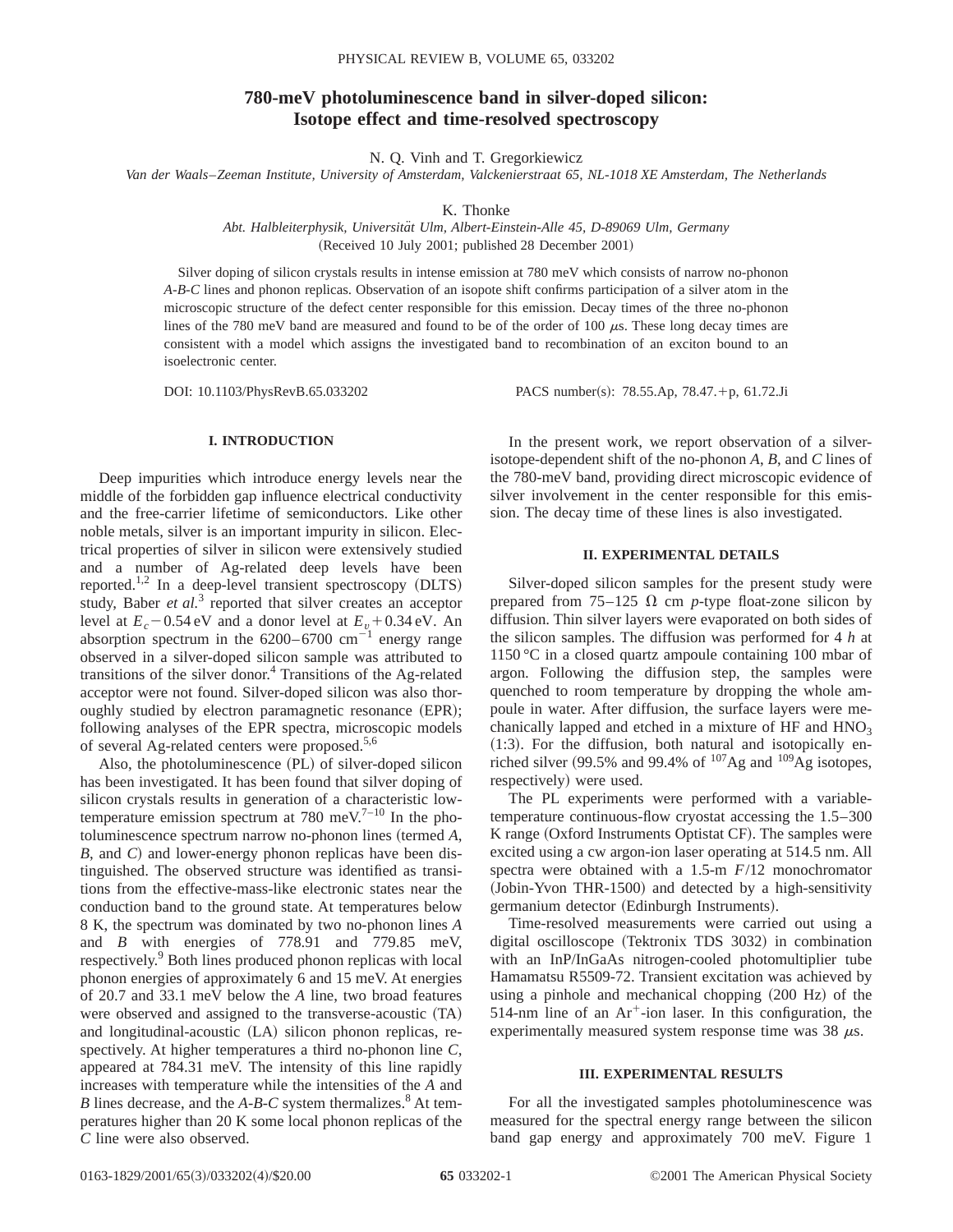

FIG. 1. The 780-meV PL band observed in silver-doped silicon at  $T=8$  and 25 K.

shows typical photoluminescence spectra obtained in this study from silver-doped silicon samples at 8 and 25 K. The band around 780 meV is similar to that observed earlier, $7-10$ and ascribed to silver on the basis of sample preparation. In addition to that two new PL bands at 806 and 811 meV, labeled *D* and *E* lines, respectively, were detected. Also, a weak PL band at approximately 724 meV, reported before in Ag-doped silicon, $9$  could be distinguished.

Figure 2 compares the high-resolution photoluminescence spectra of the 780-meV band recorded for three samples: doped with silver isotope <sup>107</sup>Ag, silver isotope <sup>109</sup>Ag, and natural silver  $(52\%$   $^{107}$ Ag+48%  $^{109}$ Ag). While all three spectra show a similar *A-B-C* structure, the linewidth for samples doped with a single silver isotope is smaller and the position of lines is shifted by  $\sim -0.017$  meV for <sup>107</sup>Ag-doped silicon and by  $\sim$  +0.017 meV for <sup>109</sup>Ag-doped silicon. Also, related shifts of the phonon satellites were observed. We note that the *A-B-C* lines in the sample containing natural silver are somewhat broader than those observed for <sup>107</sup>Ag or <sup>109</sup>Ag doping. The temperature dependence of the *A-B-C* lines in the samples doped with the



FIG. 2. *A*, *B*, and *C* lines in silicon doped with isotopically enriched silver (upper curves) and natural silver (lower curve).



FIG. 3. Decay time characteristics for the *A* line of the 780-PL band measured at 15 K.

monoisotopic silver was found to be in agreement with the earlier report.<sup>8</sup>

Also, the *D* and *E* lines, as well as the 724-meV band, were detected in samples doped with monoisotopic silver. These were, however, considerably broader than the *A-B-C* lines. This obscured a reliable observation of the isotope effect. Therefore, participation of silver atom(s) in the microscopic structure of defects responsible for these emissions could not be unambiguously established and remains open for future investigations.

We have examined the decay characteristics of the *A-B-C* no-phonon system. The measured decay times were found to be exponential over the entire temperature range and identical within the experimental error for all the components. This serves as an independent confirmation that the whole band corresponds to transitions at the same center. Figure 3 illustrates intensity decay of the *A* line experimentally measured at 15 K. A lifetime of  $\sim$ 150  $\mu$ s can be determined. The decay time constants were found to decrease for higher temperatures, as depicted in Fig. 4.



FIG. 4. The temperature dependence of the decay time for the *A* and *B* lines. The solid line represents a fit with Eq.  $(7)$ —for an explanation, see the text.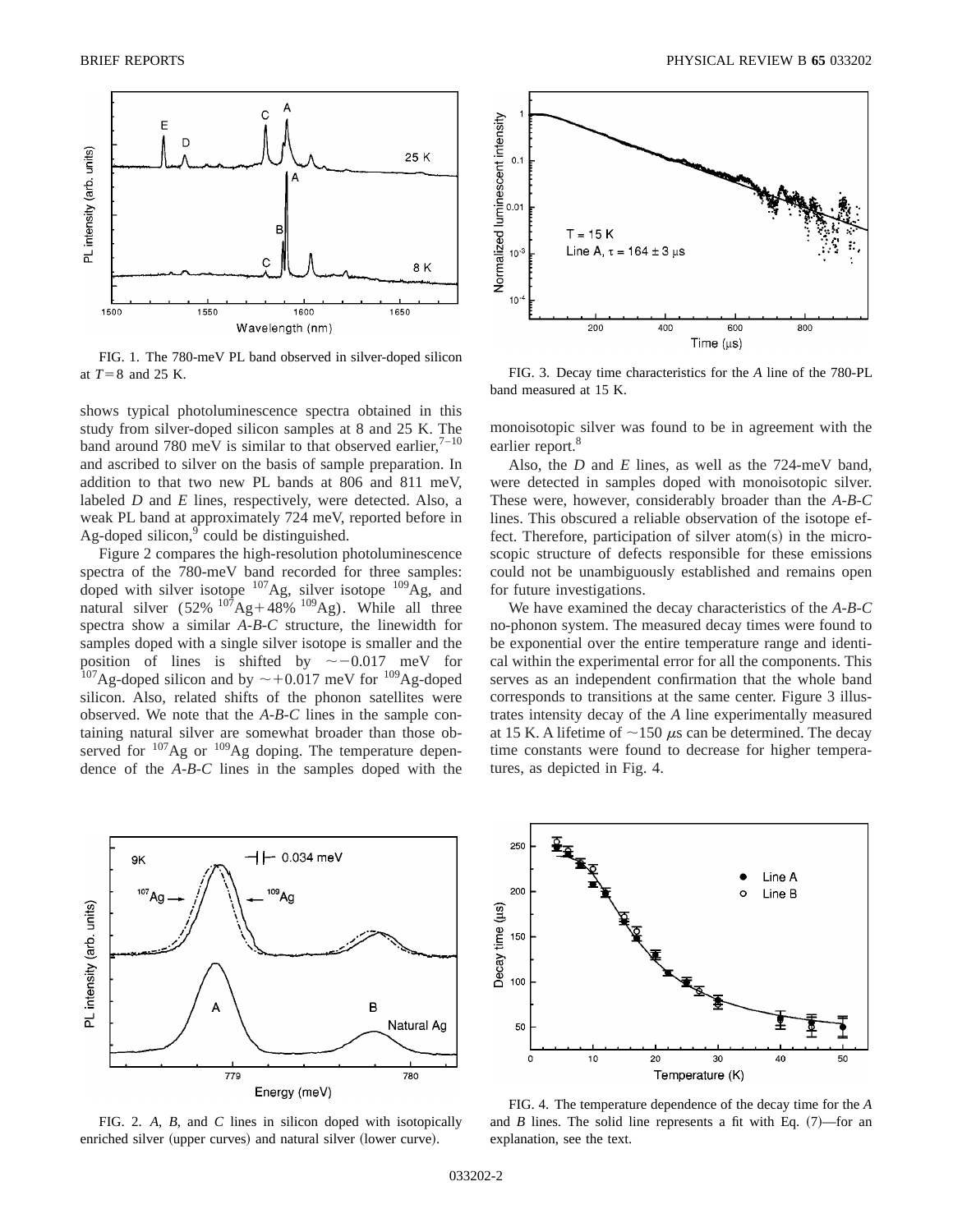## **IV. DISCUSSION**

#### **A. Isotope measurements**

The observation of isotope shifts for *A*, *B*, and *C* lines provide conclusive microscopic evidence that the 780-meV band is related to silver.

Isotope shifts of luminescence lines are convenient for identification of the chemical nature of such centers.<sup>11</sup> Heine and Henry<sup>12</sup> gave a quantitative description of the isotope shift of no-phonon optical transitions at defects in semiconductors. If the force constant in the initial and/or final electronic state will change on isotopic substitution, an isotope splitting of the no-phonon optical transition will result. In their model, the shift of the no-phonon energy *S* is related to a softening effect of the electron and hole on the modes of the perfect lattice. When the force constants between the atoms change, the state of the electronic system alters. The effect is related to the temperature dependence of the band gap of the pure material. The presence of a carrier  $c$   $(c = e)$ for an electron and  $c=h$  for a hole) on an atom lowers the interatomic elastic constant  $\Lambda$  by a fraction  $\gamma_c P_c$ :

$$
\Lambda' = \Lambda [1 - \gamma_c P_c],\tag{1}
$$

where  $P_c$  is the probability of the carrier being at the impurity atom and  $\gamma_c$  is the effect of the carrier.

The sum of the effects of a free *e*-*h* pair  $\gamma = (\gamma_e + \gamma_h)$  can be found from the temperature dependence of the band gap energy. At temperatures well above the Debye temperature this is given  $as<sup>13</sup>$ 

$$
-\frac{dE_g}{dT} = \frac{3}{4}k(\gamma_e + \gamma_h),\tag{2}
$$

where *T* denotes temperature and *k* is Boltzmann's constant. From analysis of the data for several defects, Heine and Henry concluded that

$$
\gamma_h = (3.6 \pm 1.0) \gamma_e \,. \tag{3}
$$

The presence of either a hole or an extra electron will soften lattice modes, the effect of a hole being significantly larger than that of an electron. The total value of the isotope shift can then be given by  $12$ 

$$
S = \frac{2\hbar\,\omega_D}{5} \left(\frac{M_0}{M}\right)^{1/2} \frac{\Delta M}{M} \frac{\gamma_c}{\gamma} \left(-\frac{dE_g}{dT}\right)_{HT} P_c \,. \tag{4}
$$

In Eq. (4),  $\omega_D$  is Debye cutoff frequency (for silicon  $\hbar \omega_D$  $=$  55.6 meV),  $M_0$  is the atomic mass of a host semiconductor, and  $M$  is the mass of a particular impurity atom  $(M)$  $\approx$  108 for silver with natural isotopic composition).  $\Delta M$  is the mass difference introduced by isotope substitution:  $\Delta M = \pm 1$  for <sup>109</sup>Ag and <sup>107</sup>Ag impurities, respectively.

In order to calculate  $P_c$ , one must determine the wave function of the carrier bound to the defect center in either the initial or the final state (or both). Assuming that the  $780$ -meV band originates from recombination at an isoelectronic center with a local hole binding potential, $4$  we roughly estimate the probability  $P_c$  to be about 1. Further, we take  $dE_g/dT$  for silicon to be  $-2.1k$  at room temperature,<sup>14</sup> and from Eq. (2) we have

$$
\gamma_e + \gamma_h = 2.8. \tag{5}
$$

Finally, substituting the mentioned values into Eq.  $(4)$ , we evaluate the difference in zero-point energy to be

$$
S = 0.015 \pm 0.001 \text{ meV}, \tag{6}
$$

in good agreement with the experimentally measured value of 0.017 meV.

#### **B. Luminescence decay time measurements**

As one can see from Fig. 4, a strong variation of the decay times with temperature has been determined in the experiment. From a comparison with the temperature dependence of the PL intensity, $\prime$  it seems natural to assume that the hightemperature decrease  $(T \ge 30 \text{ K})$  of the lifetime is due to the dissociation of the exciton. From the experiment we can conclude that the decay times of the *A* and *B* lines are identical. Also, the decay time of line *C*, whose intensity allowed accurate measurements for  $T \ge 10$  K, has a similar value. Such a situation is in agreement with the hypothesis that the *A*, *B*, and *C* PL lines are due to transitions originating from three thermalizing states of the same center. $8$  At low temperatures, we obtain long decay times of about 250  $\mu$ s. This value is large when compared to the lifetimes of donor or acceptor bound excitons in silicon, which are in the nanosecond range. For excitons bound to a donor or to an acceptor, the lifetime strongly depends on the impurity binding energy  $E_i$ . Experimentally, approximate dependences  $\tau \propto E_i^{-4.6}$  for an acceptor or  $\tau \propto E_i^{-3.9}$  for a donor were reported and the lifetime shortening was attributed to a localized phononless Auger recombination process.<sup>15,16</sup> For example, for excitons localized at In acceptors in silicon with  $E_i = 154 \text{ meV}$ , a lifetime of  $\tau=2.7$  ns has been determined.<sup>17</sup> The lifetimes measured in this study are longer by factor of  $10<sup>5</sup>$ . This indicates that nonradiative lifetime shortening processes are absent, or heavily suppressed, in this case. For silicon such a situation would occur for an exciton trapped at an isoelectronic center.

In the past, PL bands with long decay times were frequently reported in the low-temperature spectra of crystalline silicon.<sup>18–21</sup> Optical excitation spectra and decay times of these centers were shown to be well explained by a microscopic model of an exciton bound at an isoelectronic center. In that case, a hole or an electron can be localized at the defect by a local (core) potential. Upon localization of the primary particle, the secondary particle can be captured by Coulomb field into a shallow, effective-mass-theory state. An electron and a hole may couple to form an exciton with states of a different total momentum. The observed temperature dependence of the decay time can then be described by thermal population of two states where the lower one has a much longer lifetime than the higher one, denoted  $\tau_L$  and  $\tau_H$ , re